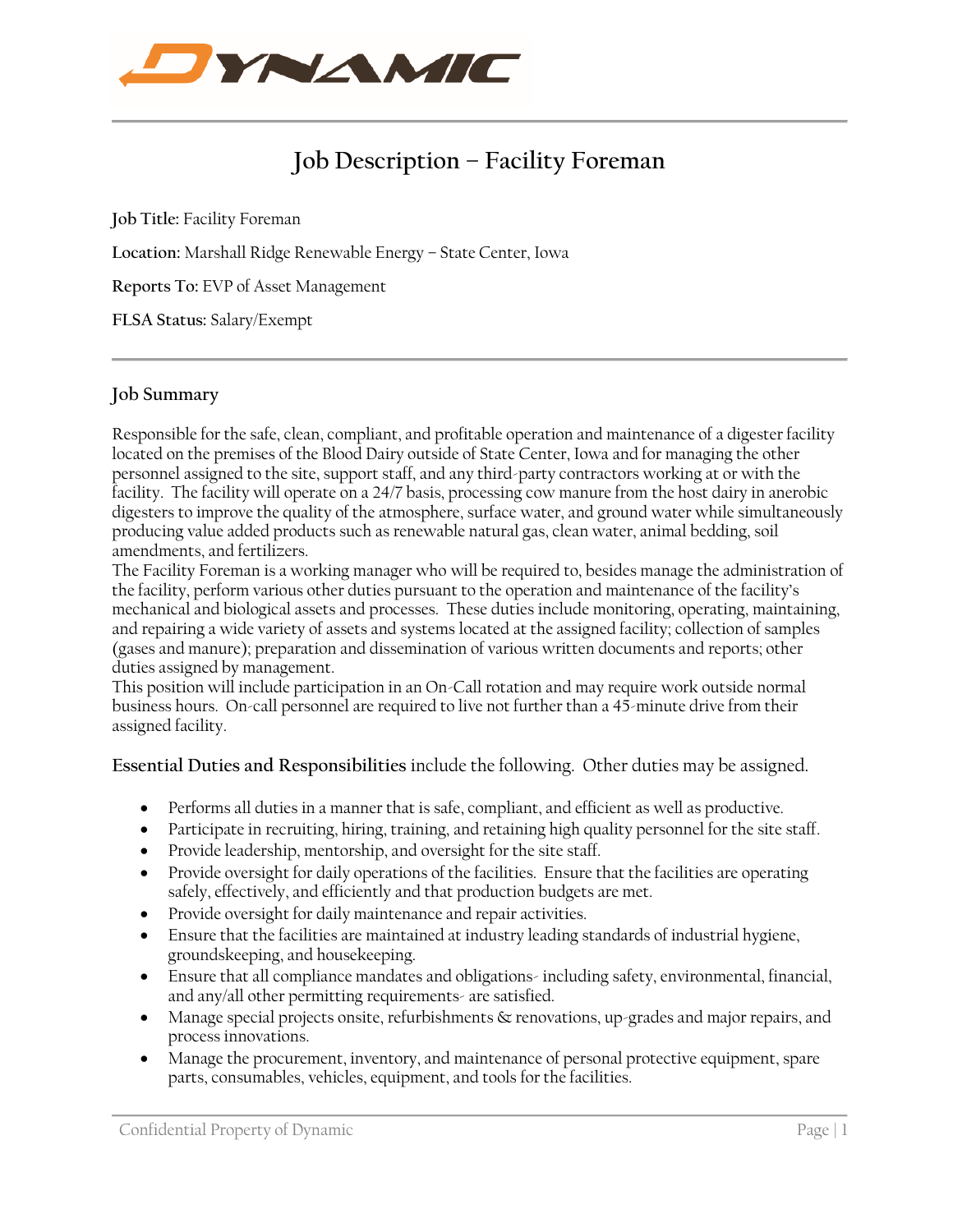

- Generate and present regular reports, verbally and in writing, of all aspects of the facilities' operation including production metrics and other Key Performance Indicators, personnel performance, and compliance mandates.
- Participate in the development of-and manage all the facility budgets, including those for production, operational expenditures, and capital expenditures.
- Operates the full range of mechanical and biological assets at the facility. These include: manure transfer pumps and piping, anaerobic digesters, water and nutrient recovery equipment, biogas upgrading systems, emissions controls, analytical instrumentation, gas compression, and the facility SCADA.
- Conducts the full range of maintenance activities required at the assigned facility. These include (but are not limited to): cleaning, painting, and preservation of facility equipment as well as general groundskeeping; all routine maintenance, non-routine maintenance, and repairs for stationary equipment such as buildings, tanks, and piping as well as for rotating equipment like valves with manual, electric, or pneumatic operators; submersible and long-axial mixers, centrifugal and positive displacement pumps and blowers; both screw- and piston compressors in either air or biogas service; hydraulic pumps and electric motors; and a variety of both mechanical and electronic instrumentation and analytical equipment including level indicators, flow meters, gas detectors, and gas chromatographs.
- Performs variety of process- and quality control related duties including collecting, analyzing, packaging and shipping, documenting, and reporting samples of various gases, liquids, and solids.
- Operates offroad utility vehicles such as skid steers, loaders, forklifts, and UTV's.
- Participates and Engages in all required training, both in-person sessions and remote learning modules, in all required fields. Training topics may include various safe work practices and protocols and equipment operation and maintenance as well as company specific procedures, policies, and processes.
- Adheres to every safety policy and procedure. These will include procedures for: control of hazardous energy (Lock-out/Tag-out), incident reporting, spill response, fire response, confined space entry, hazardous atmosphere operations, hot work, safe electrical work, and others.

## **Minimum Qualifications**

The successful candidate will be able to perform each essential duty satisfactorily. The requirements that are listed next are representative of the education, virtues, and technical competencies that are expected to be necessary for satisfactory performance. Reasonable accommodations may be made to enable individuals with disabilities to perform essential functions.

**Education/Experience** is *required* when indicated, desired otherwise

- High School diploma, GED, or equivalent. (*Required*)
- 5+ years of experience in a supervisory capacity in operations, production, and/or maintenance at a manufacturing or industrial facility, agricultural co-op, or wastewater treatment plant. (*Required*)
- Undergraduate degree in business management, operations management, water or wastewater management, maintenance or engineering, organizational development, or logistics.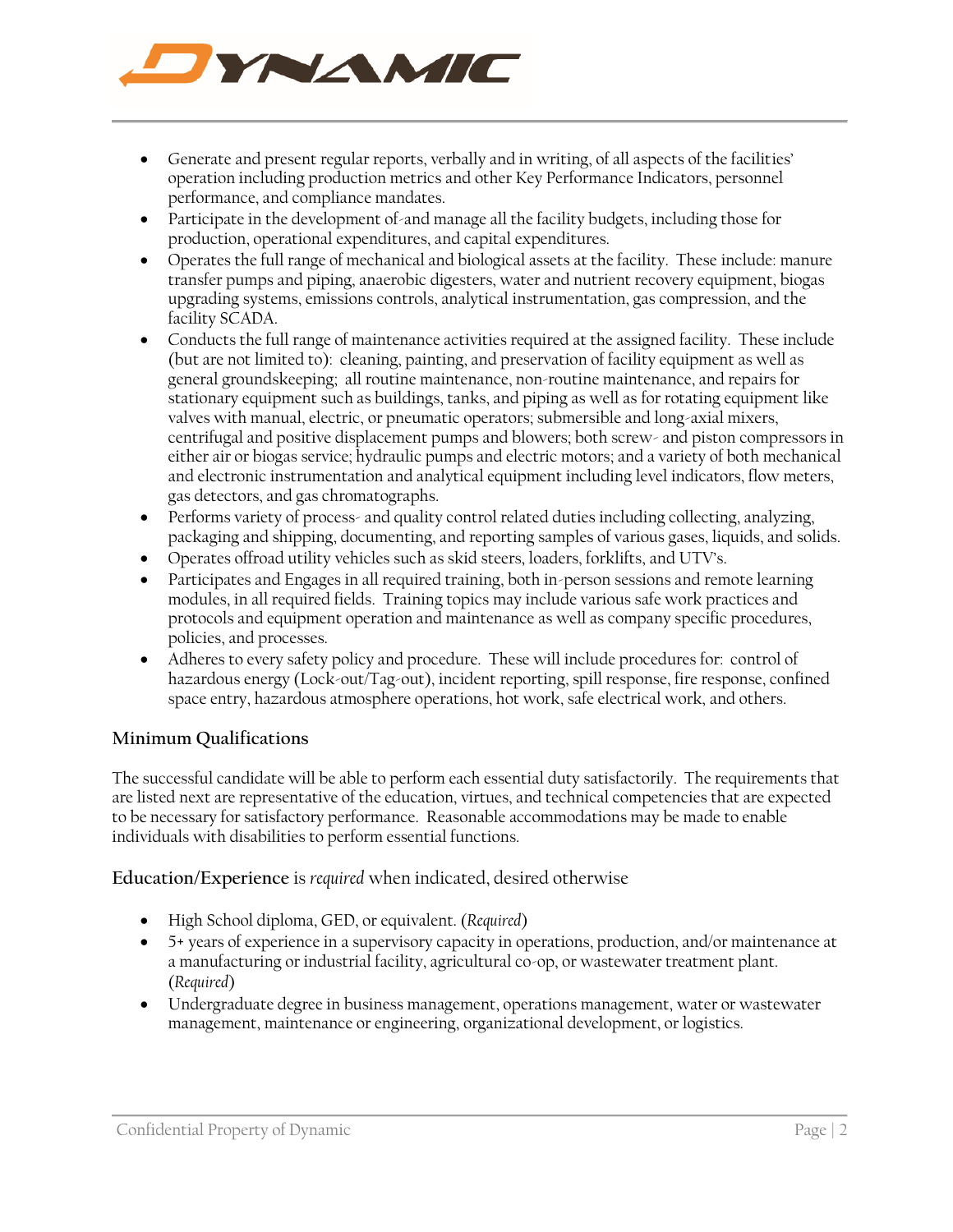

**Virtues** the successful candidate will exhibit…

- Integrity demonstrably high degrees of honesty, humility, and accountability.
- Self-Sufficiency be reliable, self-starting, confident, both willing and able to engage successfully in critical thinking, make sound judgement calls, and then to proactively execute on those calls without needing instruction or prompting to do so.
- Leadership willing and able to provide the example, guidance, oversight, discipline, and any support necessary to enable the other members of the team to succeed and to produce at their greatest capacity while also holding those other parties- and oneself- accountable for the fulfillment of their responsibilities.
- Interpersonal Communication Skills the ability to communicate and interact effectively with teammates at every step on the ladder (superiors, peers, and subordinates), customers, vendors, contractors, the public, government agents, members of the government, and business partners both on and off the farms or facility grounds, both in person and remotely, verbally and in writing.
- Teamwork the ability to develop and manage professional relationships and to work effectively with diverse groups of people in varied settings to identify and achieve shared goals.
- Attention to Detail ability to remain fully engaged while in the workplace, especially in active industrial settings, and to maintain there a high level of situation awareness, being willing and able to both take note of and act upon even trivial details as necessary to safeguard or improve the staff and the assets or production.
- Adaptability the mental agility necessary to work safely and productively in an environment that can be chaotic and demanding while balancing many completing priorities and a schedule that can be subject to change with little notice.

**Competencies** from formal education, previous job training and/or experience are *required* when indicated, desired otherwise

- Posses a valid driver's license (*Required*)
- Working understanding of personnel management and regular Human Resources practices, procedures, and mandates. (*Required*)
- Experience working on diverse teams (*Required*)
- Working understanding of operations/production management (*Required*)
- Working understanding of preventative and predictive maintenance practices and in the development and management of maintenance programs or routes, including use of a Computerized Maintenance Management System (CMMS). (*Required*)
- Experience developing and/or managing contracts, scopes, schedules, and various types of budgets. (*Required*)
- Basic computer literacy (i.e., sufficient familiarity with computers to know/learn and utilize Microsoft Office Suit-level software, CMMS and inventory management software, and financial/procurement software). (*Required*)
- General mechanical aptitude (*Required*)
- Familiar with regular industrial safe work practices and standards, including hot work, elevated work, confined space entry, safe electrical work (up to 480VAC), and control of hazardous energies. (*Required*)
- Understand and use construction drawings, process flow drawings, P&ID's, electrical diagrams, and equipment IOM manuals (*Required*)